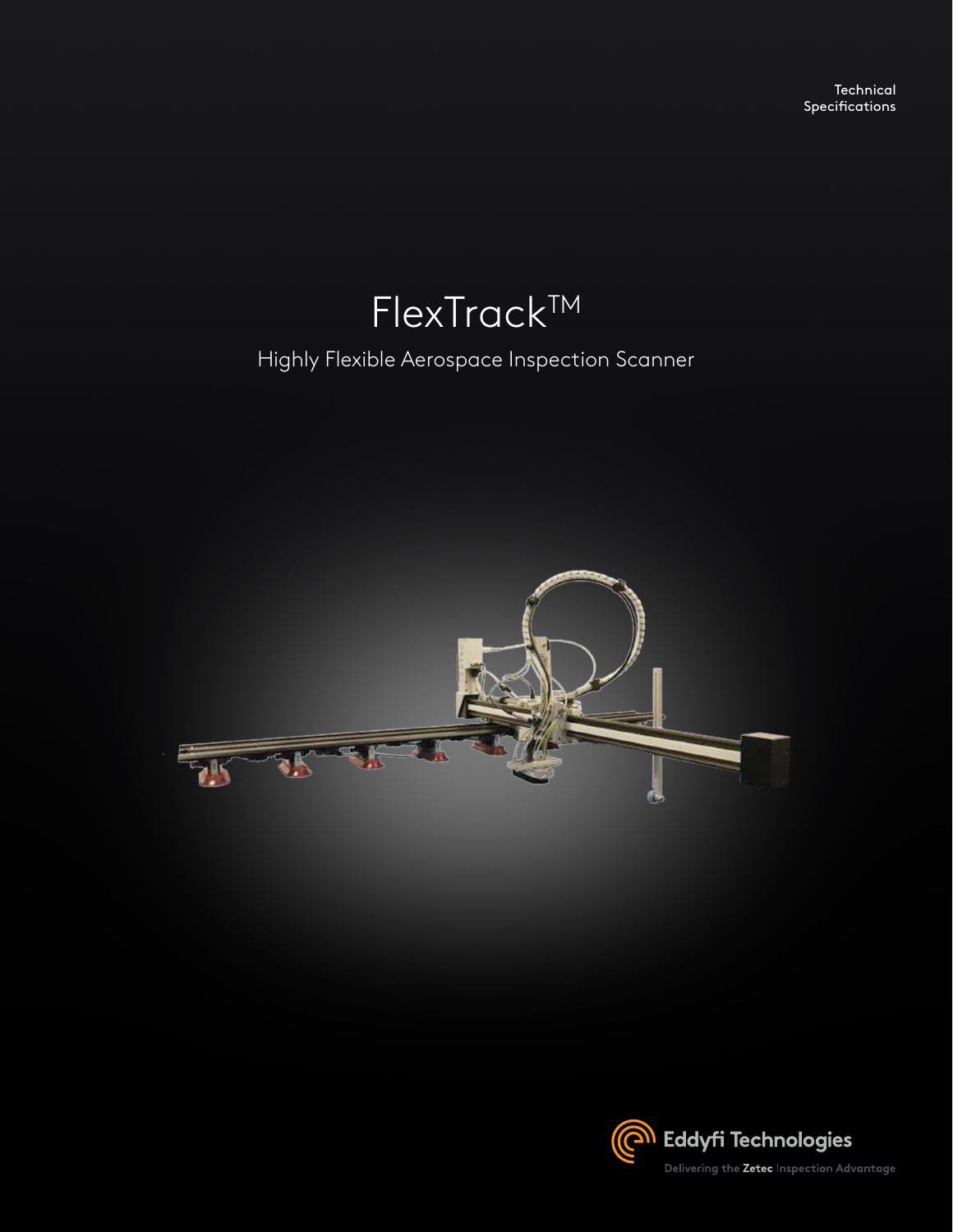### COMPOSITE INSPECTION WITHOUT COMPROMISE, VERSATILE AUTOMATED XY SCANNER

The FlexTrack scanner comprises of a motorized actuator installed on a module that moves on a flexible track. It allows for raster scanning in both directions with the arm being the scan axis and the track the index axis, and vice versa.

The probe is installed on a suspension and can be oriented parallel or perpendicular to the arm. The arm can be removed from the track displacement module for transportation, storage, and installation on components.

The scanner is provided with one or two flexible tracks. The tracks can be linked together creating an infinite track while scanning; when the scanner is on the next track, the first one can be disconnected and placed in front of the scanner. The tracks feature vacuum cups so they can be put on a composite surface, for example. Each cup has an independent Venturi system so if one or a few cups do not have a full seal, it won't affect the remaining suction cups.

#### Highly Flexible

- Parallel or perpendicular probe orientation.
- Two flexible tracks included. (can be linked together to create an infinite track while scanning)

#### Automated

• Motorized 609-mm (24-in) stroke actuator moving on a flexible track.



#### Optimal Design

- x Easy arm removal. (track module displacement, storage, installation on components)
- Eight independent suction cups per track and strong enough to support the scanner overhang position.